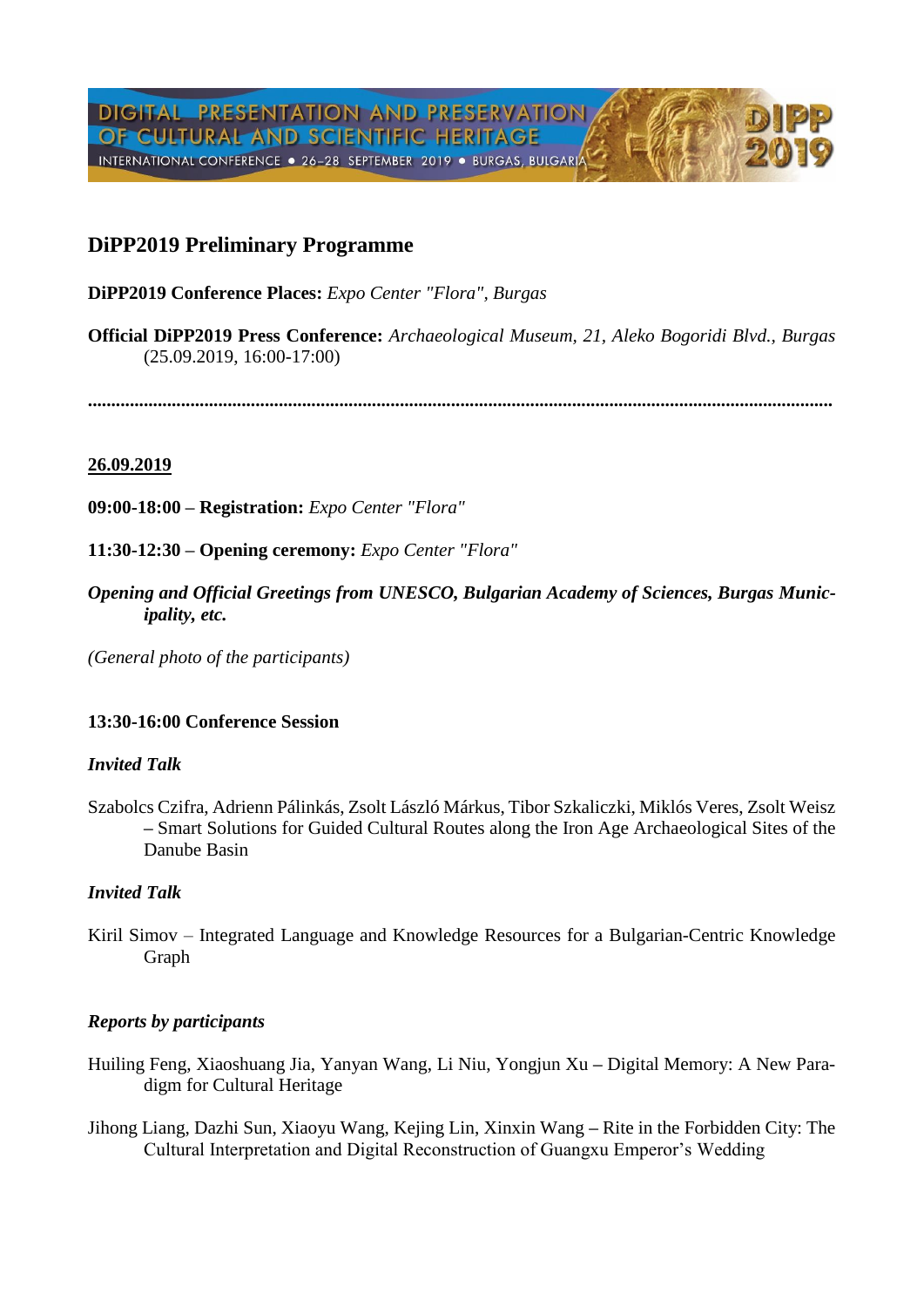- Yanyan Wang, Yuhan Zhou, Weiwen Liu, Huiru Chen, Yifang Li **–** Using Digital Storytelling in a Virtual 3D-Museum for Beijing Old Objects
- Petros Alvanitopoulos, Sotiris Diplaris, Beatrice de Gelder, Aleksander Shvets, Maurice Benayoun, Panagiota Koulali, Ayman Moghnieh, et al. **–** MindSpaces: Art-driven Adaptive Outdoors and Indoors Design

Discussion

### **16:00-16:30 Coffee Break**

### **16:30-17:30 Conference Session**

### *Reports by participants*

Dongqi He, Qingtang Wang, Jia Fei, Sitong Zhou **–** On Inheriting Kunqu Opera— Digital Teaching And Mass Popularization of Gong-Che Notation

Michela Tramonti **–** Art and Science: Combining Learning Tools

Alden Dochshanov, Michela Tramonti **–** G.A. STEM Project: Gaming through Cultural Heritage

Discussion

### **17:30-18:30** *Workshop on Open Access to Scientific Publications, Data and Data Science, Bulgarian Open Science Cloud*

- Peter Stanchev, Karina Angelieva, Yanita Zherkova, Radoslav Pavlov, George Simeonov The Tenth National Information Day: Open Science, Open Data, Open Access, Bulgarian Open Science Cloud
- George Simeonov, Peter Stanchev Using Dspace Platform for Creation of Open Access Local Repositories

Peter Stanchev, Krassen Stefanov – Bulgarian Open Science Cloud

Atanas Georgiev, Krassen Stefanov – Bulgarian Open Science Digital Library – First Prototype

Radoslav Pavlov, Detelin Luchev – Providing Open Access in Digital Repositories for Social Sciences and Humanities Publications – Problems and Best Practices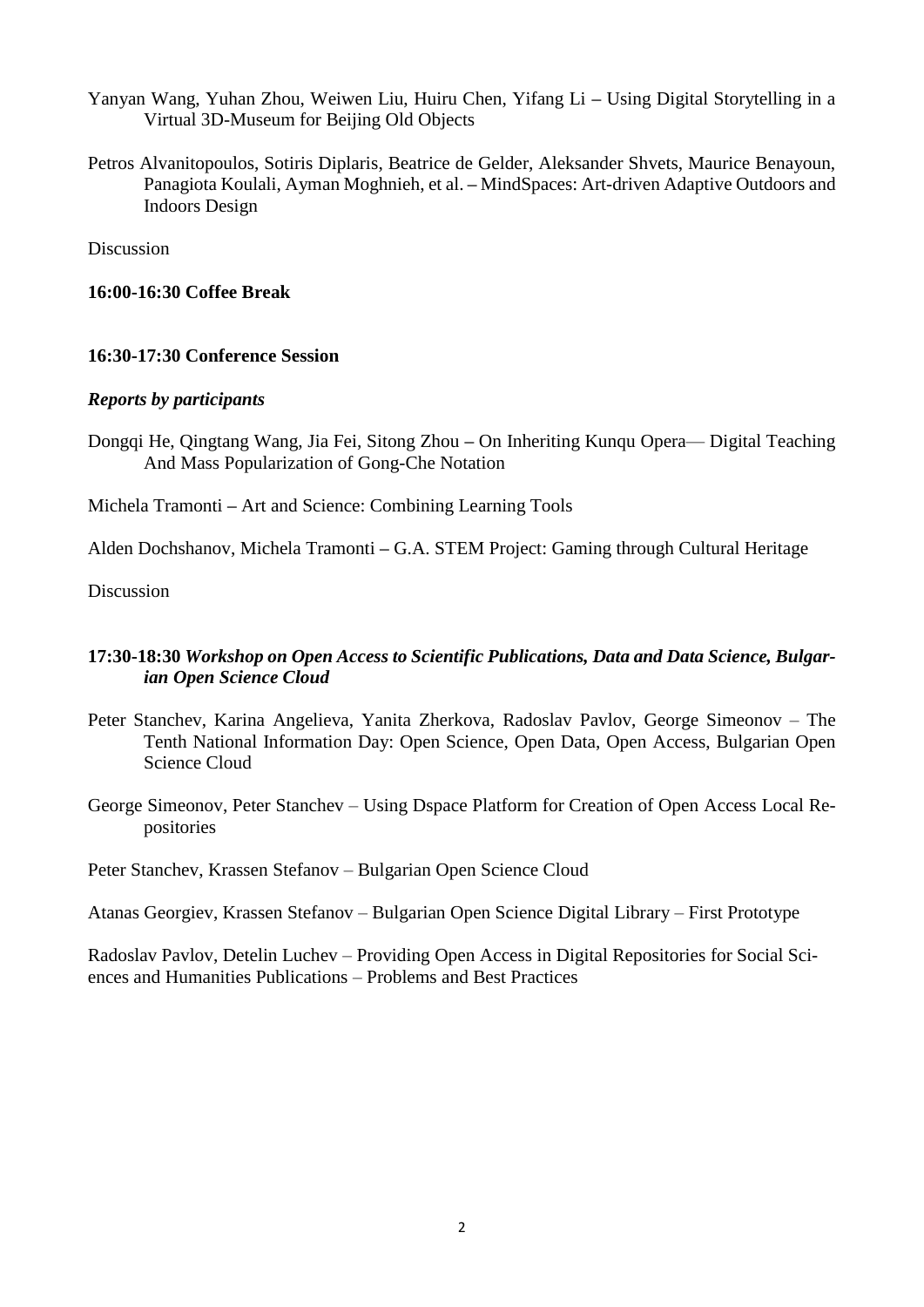### **27.09.2019**

### **08:30-17:00 – Registration:** *Expo Center "Flora", Burgas*

#### **09:00-11:00 Conference Session**

### *Invited Talk*

Niv Ahituv – What Should be Taught in an Academic Program of Data Sciences?

## *Invited Talk*

Vesselin Drensky – The Bulgarian Solitaire as a Scientific Heritage

#### *Reports by participants*

- Lichao Liu, Shushu Zheng, Li Niu, Luolin Wang **–** Digital Preservation and Presentation of Institution Photo Archives: the Anhui University Memory Project Experience
- Alexander Herschung, Martin Oelgeklaus **–** File Format Migration as Digital Preservation Strategy A Report on Practical Experiences
- Maria Teresa Artese, Isabella Gagliardi **–** Sharing ICH Archives: Integration of Online Inventories and Definition of Common Metadata
- Xinyu An, Qi Zhou, Qianyun Xiong, Jiaqi Wang **–** Further Reflection on the Protection of Cultural Heritage: The AOH Project

#### **11:00-11:30 Coffee Break**

### **11:30-12:00 Conference Session**

#### *Reports by participants*

- Ivan Krachanov **–** Sustainable Development of the Practices of Digitization in National Library "Ivan Vazov" – Plovdiv
- Benjamin Hanussek **–** Out of Order: How External Multimedia Companies "Errorize" Archaeological **Exhibitions**

## **12:00-12:30 Discussion on Integration of Multiple Database Systems for the Qatar Museum of Islamic Art (MIA) Webpage**

## **Chair: Maria Matta**

#### **12:30-14:00 Free time**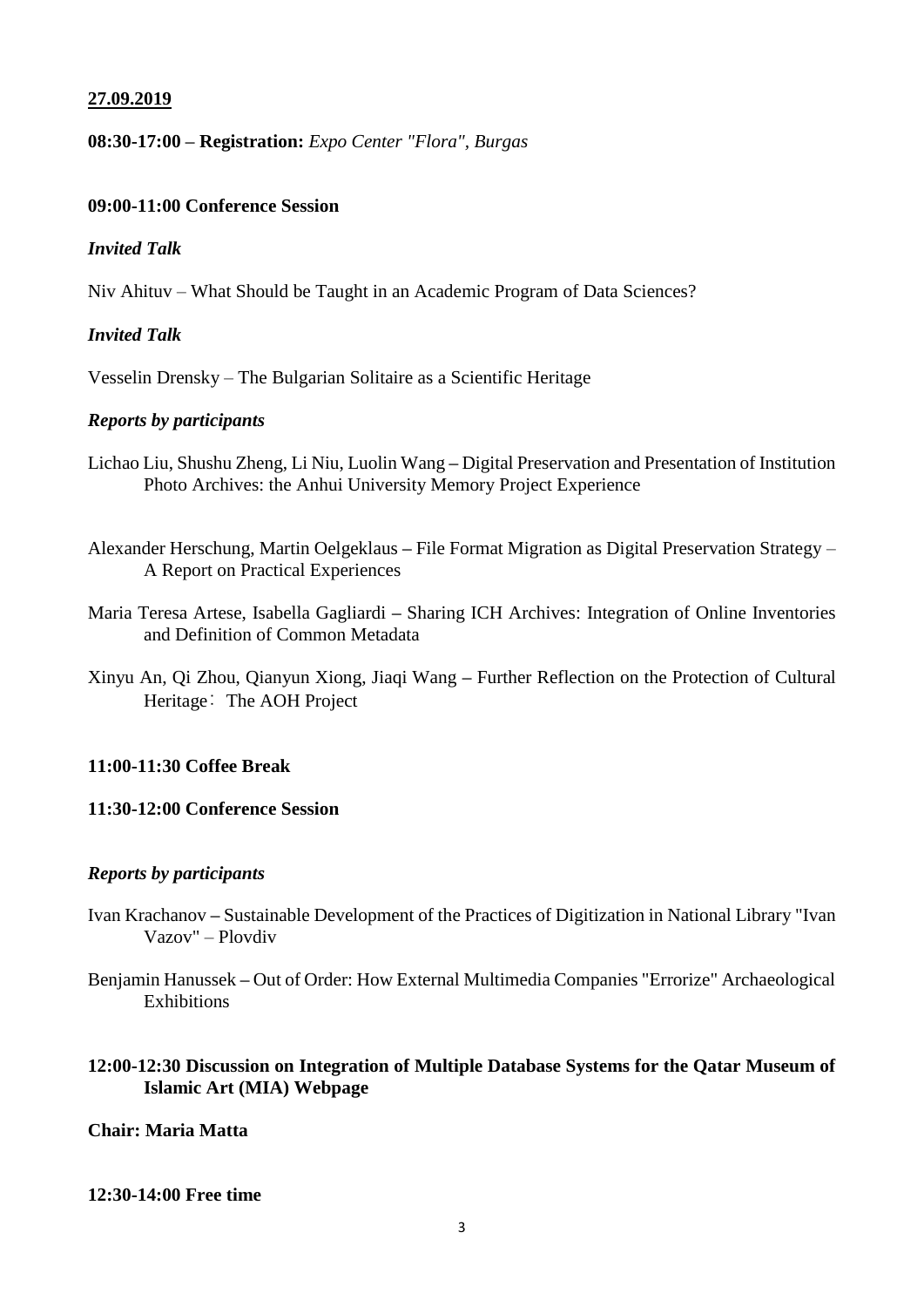## **14:00-16:30 Conference Session**

## *Invited Talk*

Charalampos Symeonidis, Iason Karakostas, Efstathia Martinopoulou, Ioannis Pitas **–** Image-based 3D Shape Reconstruction of Byzantine and Paleochristian Monuments

## *Reports by participants*

- Dimitar Iliev, Elina Boeva, Polina Yordanova **–** Challenges and Perspectives in Creating a Digital Epigraphy Collection Using TEI XML and Front-end Services
- Radovesta Stewart, Stanislav Simeonov **–** Transformed into Digital Resources a New Life for the Cultural Heritage Related Research and Scientific Archives
- Rosen Ivanov **–** An Approach to Developing Internet of Things (IoT)-Based Services for Smart Museums
- Danail Dochev, Radoslav Pavlov, Desislava Paneva-Marinova, Lilia Pavlova **–** Towards Modeling of Digital Ecosystems for Cultural Heritage
- Neli Simeonova, Ivaylo Belovski, Georgi Torlakov **–** Preservation and Protection of Cultural Heritage through Digital Security System
- Guancan Yang, Huilin Zhang, Xiaomei Zhang, Yue Yu, Jie Yang **–** Digital Inheritance of POPF Based on Image Database and Identification Model

Galina Bogdanova, Todor Todorov, Nikolay Noev **–** Digital Cultural Heritage APIs

Discussion

**16:30-17:30 Coffee Break** 

**18:00-19:00 Researchers' Night 2019**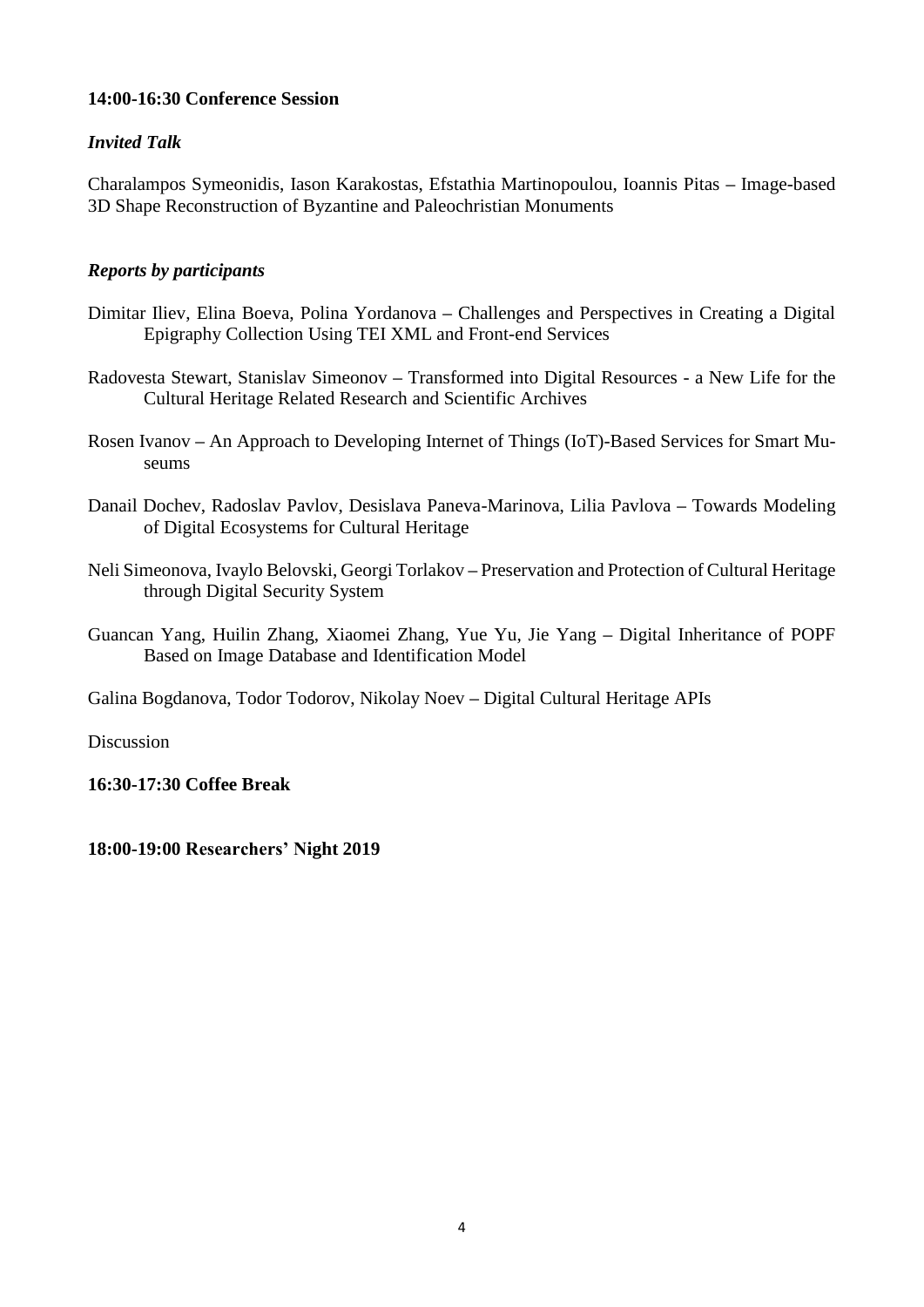### **28.09.2019**

### **09:00-11:00 Workshop on Serious Games and their Educational Applications**

Chair: Joanna Spassova-Dikova

- Desislava Paneva-Marinova, Radoslav Pavlov, Detelin Luchev, Lubomir Zlatkov Workshop on Serious Games and their Educational Applications
- Joanna Spassova-Dikova **–** Transdisciplinarity and the New Ways for Preservation and Investigation of the Cultural and Historical Heritage
- Orlin Kouzov **–** The Role of the Educational Multimedia Games to Build Lasting Interest among Young People in the Cultural and Historical Heritage
- Nikolay Noev, Galina Bogdanova, Todor Todorov, Negoslav Sabev **–** Innovative Approach to the Presentation of Cultural Heritage in the Game Module of Serious Game for Blinded People
- Neli Simeonova, Radovesta Stewart, Ekaterina Gospodinova **–** Technologies for the Introduction of Digitalized Cultural Heritage to Visually Impaired People
- Xiaoshuang Jia, Yue Tan, Qianyun Xiong, Yifang Li, Wei Hai **–** Designing Edutainment Games for Intangible Cultural Heritage: the BNREG Project
- Xiaoshuang Jia, Yuan Liang, Kexin Wang, Shengnan Yao, Leiqian Han, Xingzhuan Chai **–** Designing a Mini-Program for Culture Learning and Creative Product Customization: DIY RADP
- Desislava Paneva-Marinova, Jordan Stoikov, Maxim Goynov, Detelin Luchev, Radoslav Pavlov, Lilia Pavlova **–** Intelligent Data Curation in Virtual Museum for Ancient History and Civilization

### **11:00-11:30 Coffee Break**

### **11:30-12:30 Conference Session**

#### *Reports by participants*

Pavel Hristov, Emiliyan Petkov **–** Study of 3D Technologies for Web

Daniela Pavlova **–** Conceptual Model of a Mobile Application for Educational Purposes to Help Preserve the Country's Historical Heritage and Promote the Cultural Identity of the Nation

Elena Zaharieva-Stoyanova **–** Digital Presentation of Colors Stitches in Craft Software

Ivan Derzhanski, Olena Siruk **–** The Intensifying Prefix pre- in a Corpus of Bulgarian and Ukrainian Parallel Texts

#### **12:30-14:00 Free time**